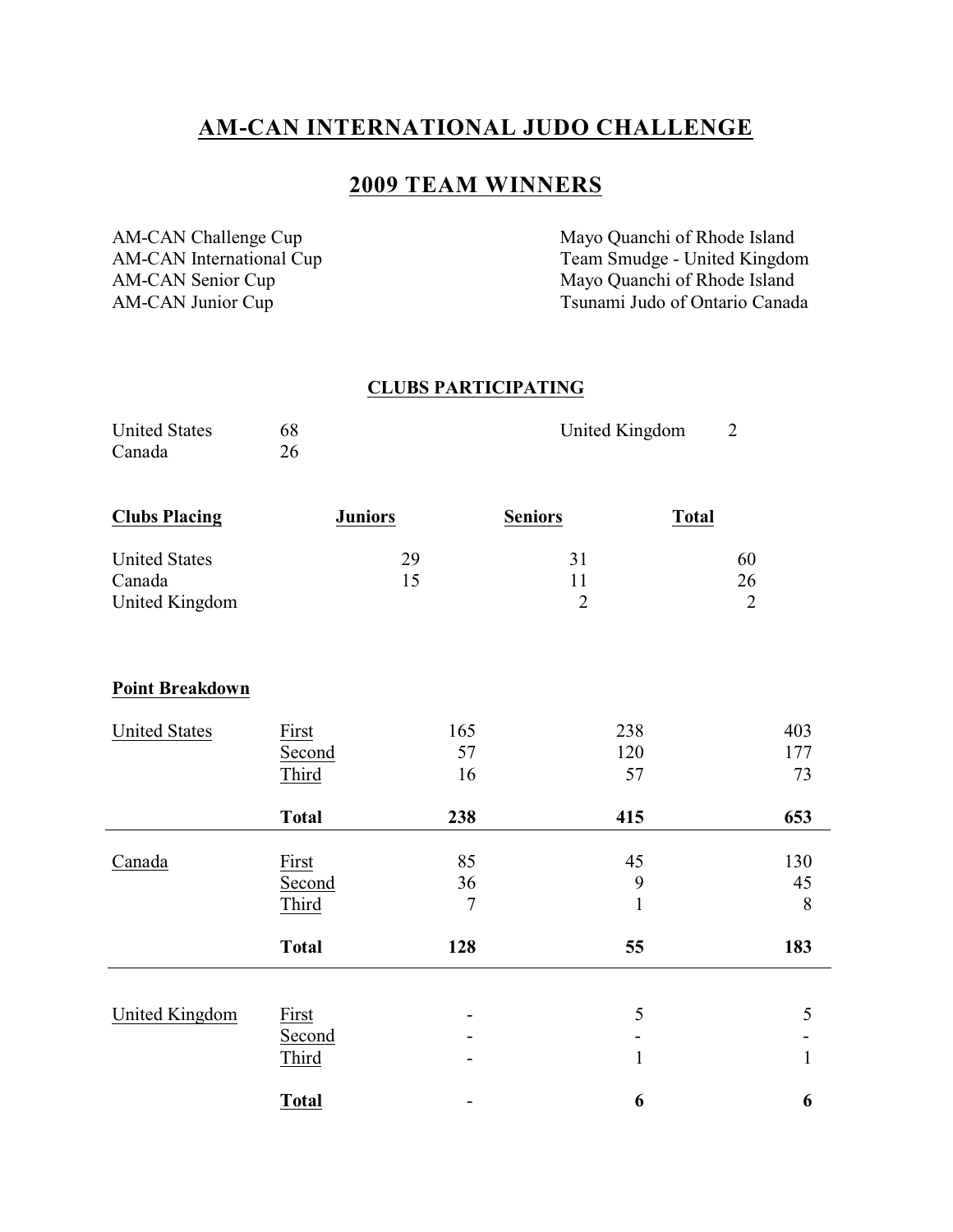# **TOTAL COMPETITORS - 410**

|                       | Girls          |                          |              | Boys Women Masters                 | Men | 1 M            | 2M             | 3M             | <b>Masters</b> | Total          |
|-----------------------|----------------|--------------------------|--------------|------------------------------------|-----|----------------|----------------|----------------|----------------|----------------|
| <b>United States</b>  | 50             | 114                      | 13           | 3                                  |     | 22             | 30             | 35             | 31             | 298            |
| <b>United Kingdom</b> |                | $\overline{\phantom{a}}$ | 2            | $\overline{\phantom{0}}$           |     | $\blacksquare$ | 2              | $\overline{1}$ |                | 6              |
| Canada                |                |                          |              |                                    |     |                |                |                |                |                |
| Ontario               | 20             | 37                       | $\mathbf{1}$ | $\mathbf{1}$                       |     | $\mathfrak{Z}$ | $\overline{3}$ | 2              | 5              | 72             |
| Quebec                | $\overline{4}$ | 18                       | $\mathbf{1}$ | $\overline{\phantom{a}}$           |     | $\mathbb{Z}^2$ | $\overline{4}$ | $\overline{a}$ |                | 27             |
| Manitoba              | $\mathbf{1}$   | 3                        |              |                                    |     |                | 3              |                |                | $\overline{7}$ |
| <b>TOTAL</b>          | 75             | 172                      | 17           | 5                                  |     | 25             | 42             | 38             | 36             | 410            |
|                       |                |                          |              | <b>Clubs with most Competitors</b> |     |                |                |                |                |                |

| <b>United States</b>  |    |    | Canada      |     |    |
|-----------------------|----|----|-------------|-----|----|
| Mayo Quanchi RI       | RI | 31 | Tsunami     | Ont | 13 |
| Legrosports           | NY | 23 | Tora        | Ont | 12 |
| Bushido Kai           | NY | 21 | <b>AJBL</b> | Que | 10 |
| Kin Tora              | NY | 20 | Kaizen      | Ont | 9  |
| Kim's Judo            | PA | 14 | Asahi       | Ont |    |
|                       |    |    |             |     |    |
|                       |    |    |             |     |    |
| <b>United Kingdom</b> |    |    |             |     |    |
| Team Smudge           |    |    |             |     |    |

British Army 5

# **Clubs with most total Points**

| <b>United States</b>    | JR | SR                       | Total | Canada         | <u>JR</u> | <b>SR</b>                | Total |
|-------------------------|----|--------------------------|-------|----------------|-----------|--------------------------|-------|
| Mayo Quanchi - RI       | 39 | 44                       | 83    | Tsunami - Ont  | 40        | -                        | 40    |
| Legrosports - NY        | 30 | $\overline{\phantom{a}}$ | 30    | Tora - Ont     | 14        |                          |       |
| Kim's Martial Arts - PA | 24 | $\overline{\phantom{a}}$ | 24    | Kaizen - Ont   | 14        |                          |       |
| Kin Tora - NY           |    | 19                       | 21    | AMS - Que      |           |                          |       |
|                         |    |                          |       | Kido Kan - Ont |           | $\overline{\phantom{a}}$ |       |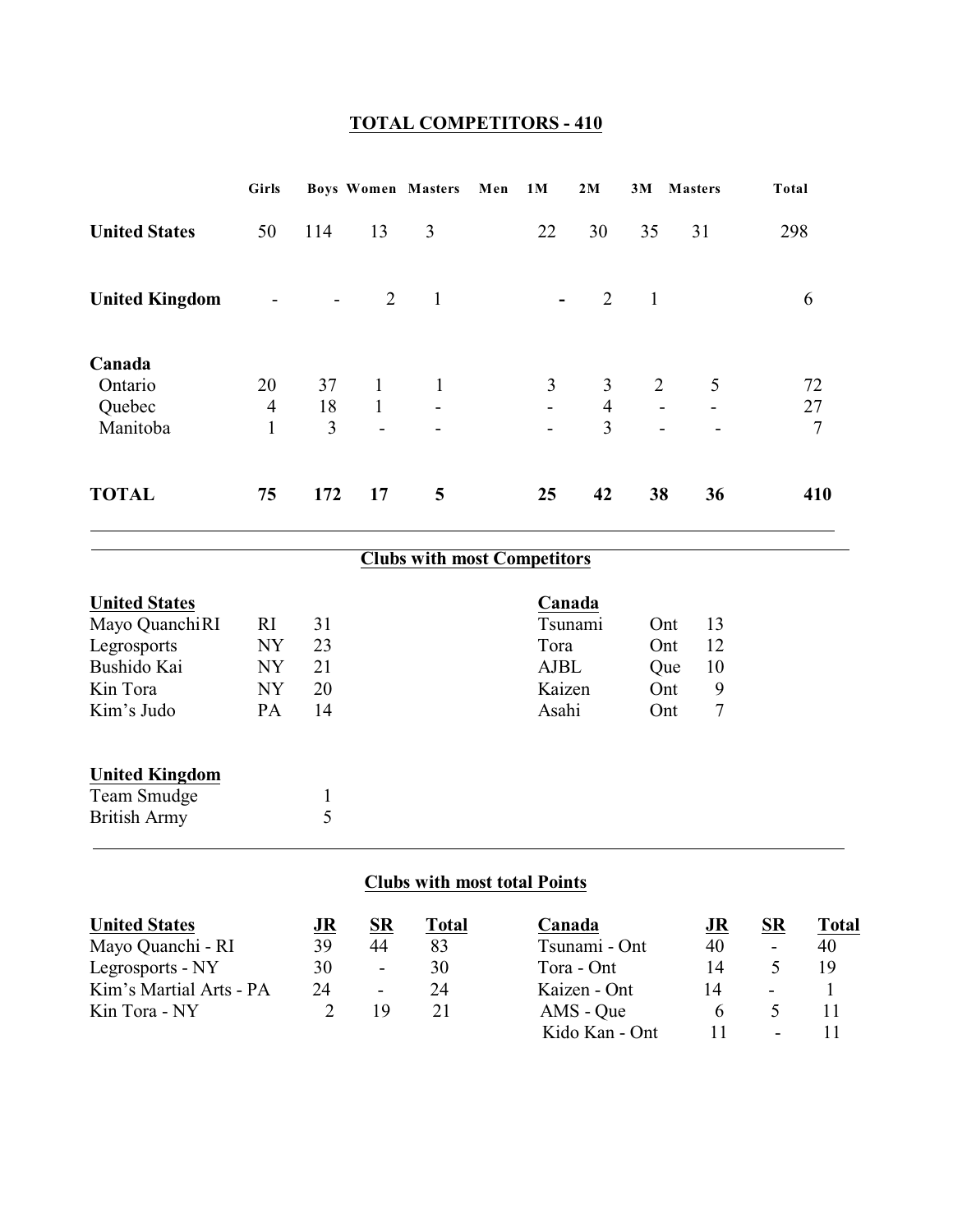## **2009 AM-CAN INTERNATIONAL JUDO CHALLENGE**

#### **TOTAL GIRLS - 75**

#### **Girls - Ages 6 thru 8 - Total 8**

0 - 60.0 Total 6 63.8 - 66.8 Total 2 Arial Hines - Legrosports - NY Sierra Widmar - Dilltown - PA Yael Oken - Legrosports - NY \*Tori Naugie - Dilltown - PA Jalexina Boisvert - St Therese - QUE

**Girls - ages 9 - 10 Total 19**

Kirby MacKenzie - Asahi - ONT Grace Scotthiser - Tohoku Elianna Oken - Legrosports - NY Sierra Widmar - Dilltown - Pa

72.1 - 75.7 Total 4 81.4 - 91.5 Total 6 Florence Grenapin - Lycee Claudel - ONT Ellie Keen - Westosha - WI Rene Ganggarosa - Bedrock - NY Olivia Leeman - Kaizen - ONT \*Ellie Keen - Westosha - WI Cheyanne Widmar - Dilltown - PA

**Girls - Ages 11-12 Total 19** 83.0 - 88.8 Total 5 97.0 - 102.7 Total 2 Jaimie Brown - U.S.Youth - NY Gillian Suhre - Westosha - WI Jessica Klimkait - Budokai - ONT \*Katrina Hoskyns - MMA - MA Gretta Flaig - Gurnee - IL

105.9 - 118.9 Total 7<br>
Jaycie Malesky - Kim's - PA<br>
Destiny McCoy - May Wilessa Rivera - Mayo Quanchi - RI Ashley Grant - Starret - NY<br>
K. J. Uyeno - Kidokan - ONT Emina Fetibegovic - U.S.Yo

**Girls - 13-14 Total 14** 80.7 - 92.6 Total 2 101.0 - 104.3 Total 2

111.7 - 115.0 Total 6 122.5 - 124.6 Total 2 Amanda Gomez - Tohoku - MA Kaitie Dennis - J & M - ONT Merande Sek - Mayo Quanche - RI \*Ashley Hunt - Legrosports - NY Sachiko Ragosta - SSJ - VA

135.8 - 138.8 Total 2 Meghan Arena - Pedros - MA \*Dilara Urushanova - Charlottesville - VA

51.1 - 59.6 Total 5 67.0 - 67.3 Total 4 Crystal Morgan - Tora - Ont \*Angelina Green - Kin Tora - NY

Destiny McCoy - Mayo Quanchi - RI Emina Fetibegovic - U.S.Youth - NY

Oceanne Perron - Tora - ONT Sydney Kamino - Kidokan - ONT \*Haley Meara - MMA - MA \*Alexandra Bourgoin - La Voie - QUE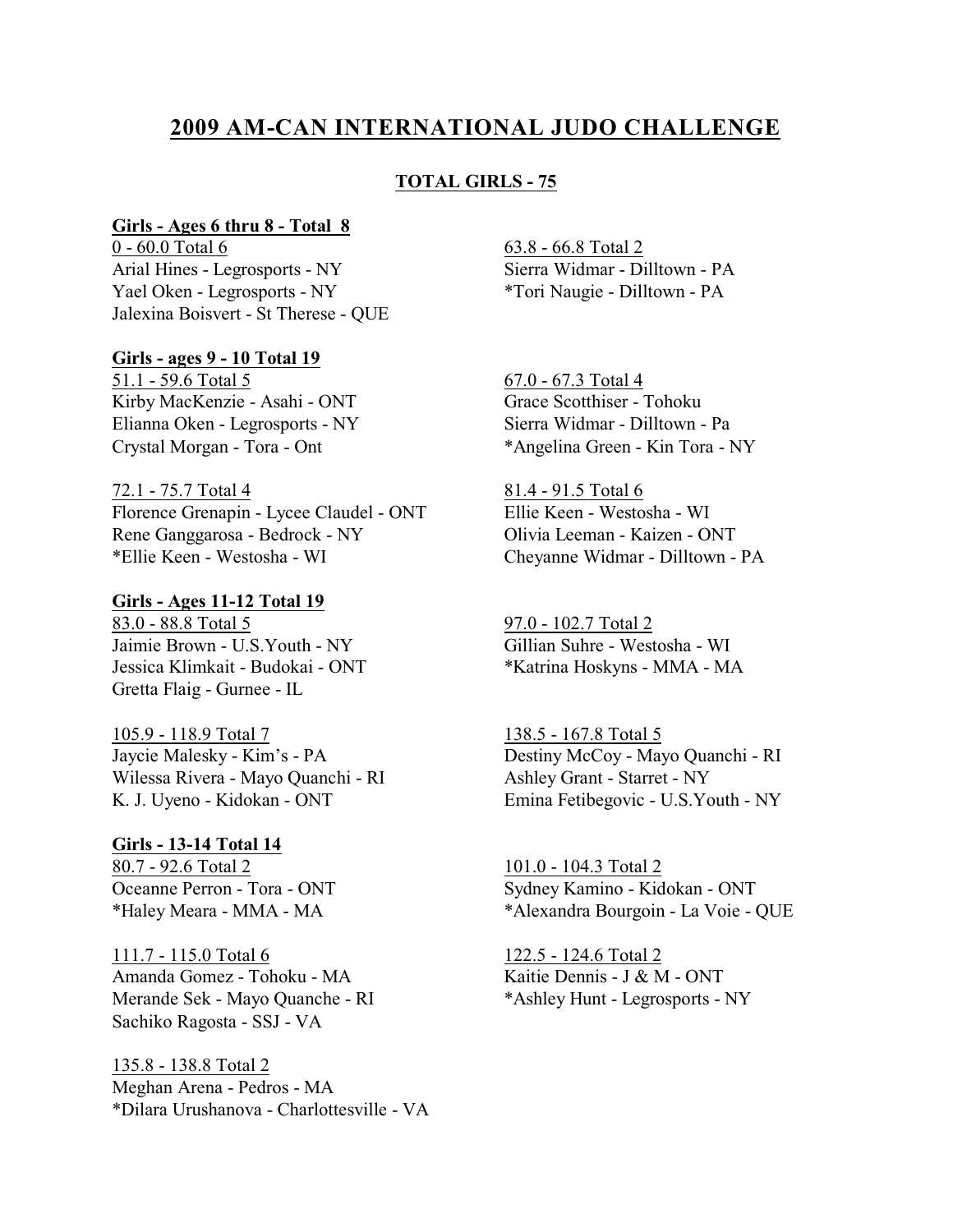#### **Girls - 15 - 16 Total 15**

86.4 - 104.7 Total 3 110.7 - 113.7 Total 2 Katelyn Bouyssou - Mayo Quanchi - RI Kimmy Hanauer - South Hills - PA \*Rebecca Myers - Cornell - NY \*Stacy Sawchuk - Selkirk - MB \*Amanda Barone - Kin Tora - NY

124.0 - 136.3 Total 5 150.6 - 160.3 Total 2 Viktoria Sokolovska - Tsunami - ONT Gena Burnett - Tora - ONT Janessa Diaz-Sosa - Mayo Quanchi - RI

183.0 - 190.4 Total 3 Sharonda Enos - U.S.Youth - NY \*Aleesha Allen - Kim's - PA \*Chelsea Green - Kin Tora - NY

Megan Moss - Ottawa Judo - ONT \*Enedia Redden Gonzalez - Charlettesville - VA

#### **TOTAL BOYS - 172**

### **Boys 6 - 8 Total 32**

48.9 - 50.0 Totall 5 51.9 - 58.7 Total 15 Naom Shuster - Combat Sambo - NY Justin Vodoff - Combat Sambo - NY Luke Holman - Kim's - PA John Kazalas - Kim's - PA Mark Botello - JW Judo - MA Nicholas Botello - JW Judo - MA

66.6 - 68.4 Total 6 72.0 - 79.2 Total 4 Lennox Wolak - Columbus Judo - OH Alexander Ivanov - Tsunami - ONT Christopher Kumuntis - Pedro's - MA Alan Kandov - Liberty Bell - PA Humberto Gomez - Asahi - ONT \*Gabriel Martin - AJBL - QUE

101.8 - 105.0 Total 2 Jayvon Davidson - Carvalho - NJ \*Edy Milord Jr - Legrosports - NY

#### **Boys 9 - 10 Total 33**

57.0 - 58.4 Total 3 62.0- 69.1 Total 8 Zacharie Cheng Boivin - Lycee Claudel - ONT Matthew Puzhitsky - Tsunami - ONT \*Timofey Boykov - Combat Sambo - NY Timothy Korottchenko - Tsunami - ONT \*Jacob Foster - Asahi - ONT Diego De Jesus - Ctr Martial Arts - ONT

71.2 - 80.0 Total 12 83.2 - 86.7 Total 6 Kevin Holman - Kim's - PA Nick Shumeiko - Tsunami - ONT Steven Cherney - Combat Sambo - NY Antoine Lassonoe - AJBL - QUE Jordon Gonzlalez - Legrosports - NY Daniel Adler - Tsunami - ONT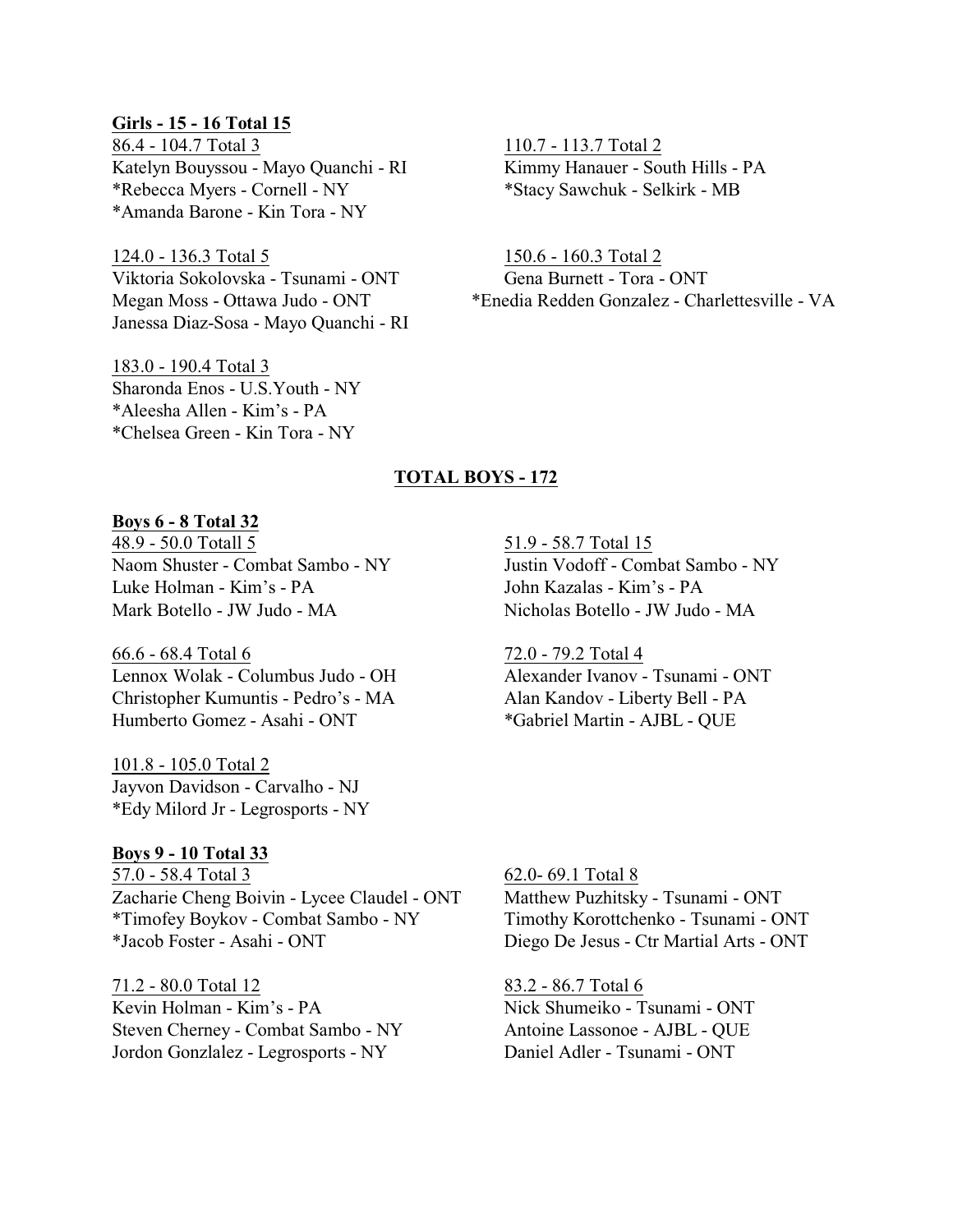95.3 - 104.7 Total 4 Andrew Buckley - Ann ArborYMCA - MI Alfonso Pinto - Carvalho - NJ \*Daniel Feckel - Mayo Quanchi - RI

#### **Boys 11 - 12 Total 38**

66.9 - 70.0 Total 5 79.1 - 79.9 Total 2 Peter Roy - Pedros - MA

80.5 - 89.1 Total 12 97.0 - 98.2 Total 5

102.7 - 114 Total 10 126.2 - 128.6 Total 4 Armani Ellison - Legrosports - NY Denzel Hunt - Legrosports - NY Russell Wiegel - Kaizen - ONT Rafail Aushalumov - Samir - NY Muhammed McBryde - Kin Tora - NY \*Ford Hossler - Bushido Kai - NY

**Boys 13 - 14 Total 40** 88.8 - 90.0 Total 3 94.6 - 100.0 Total. 7 \*Jaskin Boisvert - Boisvert - QUE Georges Poklitar - AMS - QUE

105.6 - 115.0 Total 4 117.6 - 129.9 Total 13 Tyler Kim - Kim's - PA Rodney Shepard - Bushido - NC

134.8 - 143.6 Total 7 147.8 - 162.0 Total 3 Philip Leeman - Kaizen - ONT Caleb Brown - JW Judo - MA

178 - 196 Total 3 L A Smith - Hudson/Cranford - NJ \*Patrick Hickam - Mayfields - NC \*Arner McKenzie - Kawasaki - ONT

Kale Burket - Joseki - PA Daniel Nikitine - Tsunami - Ont Dennis Yanovski - Tsunami - ONT \*Gregory Zau - Cape Cod Jiu Jitsu/Judo - MA

Ben Dennis - J & M - ONT James Sauro - Mayo Quanchi - RI Daniel Nikitine - Tsunami - ONT Jacob Boisvert - Boisvert - QUE Nick Pecze - Dilltown - PA Tyrone Goodwine Jr - South Hills - PA

Tyler Noury - Mayo Quanchi - RI Villy Grapp - Combat Sambo - NY \*Nikola Lalatovic - Kaizen - ONT Nathaniel Colicci - Mayo Quanchi - RI

Andrei Ivanov - Tsunami - ONT Christopher Grunberg - College Park - MD \*Keenan MacKenzi - Asahi - ONT Ibraim Mushtalov - Charlotttesville - VA

Jeremie Morales - AMS - QUE \*Amine Chouaib - LaVoie - QUE Petro Poillitar - AMS - QUE \*Anthony Rodriguez - U.S. Youth - NY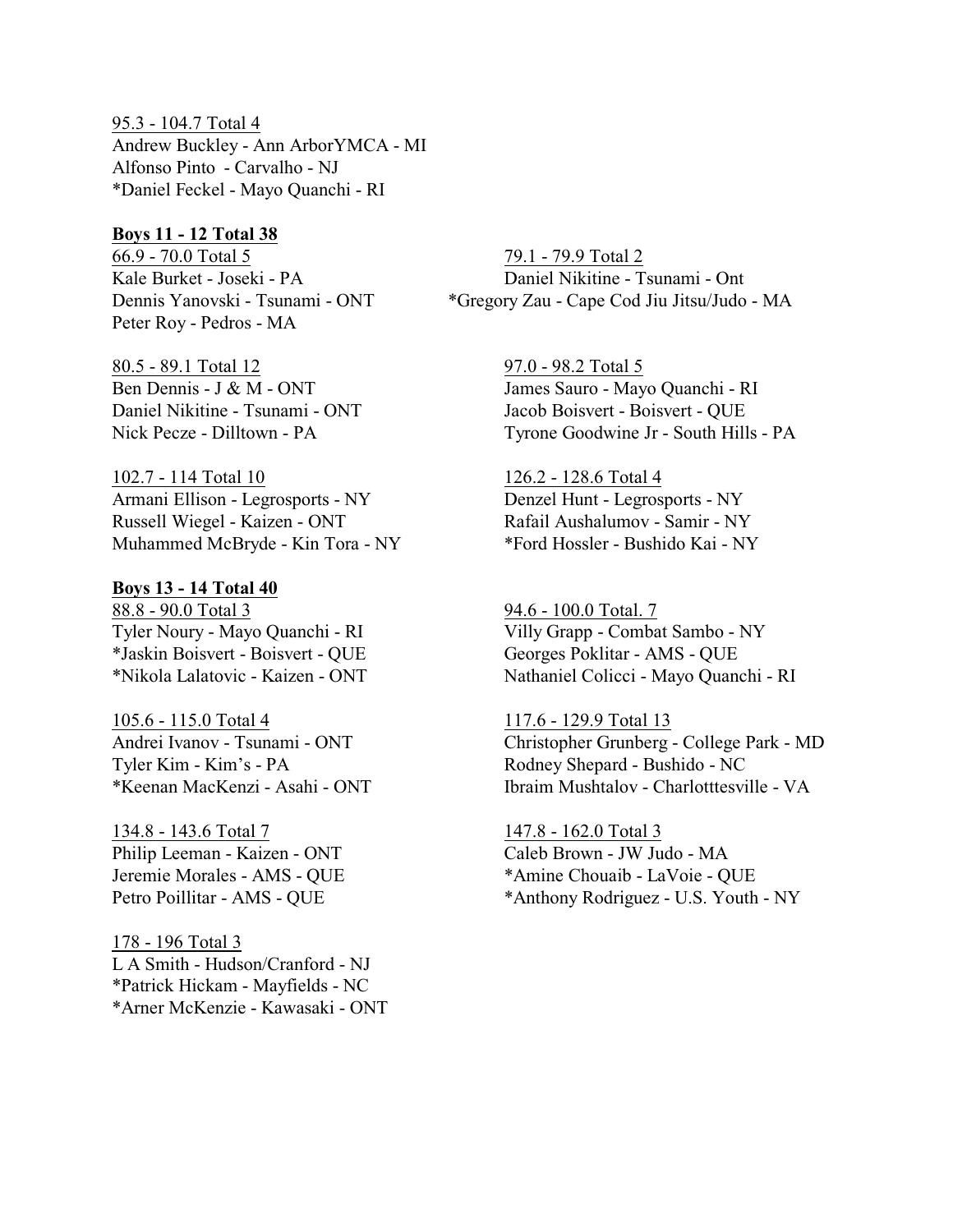#### **Boys 15 - 16 Total 29**

100.0 - 120.0 Total 6 129.7 - 131.8 Total 3 Zach Wojnar - Kin Tora - NY \*Wayne Williams - Bushido - NC

137.4 - 144.9 Total 6 156.3 - 159.4 Total 4 Ricondo Cole - Mayo Quanchi - RI Alexander Foster - Tora - ONT<br>
Mark Janelli - Ulster Budok.ai - NY \*Rvan Vanderhart - Bushido Ka

161.8 - 177.8 Total 8<br>Clarence Thomas - Legrosports - NY James Colp - Selkirk - MB Clarence Thomas - Legrosports - NY Kai Shin - SSJ - VA \*Eliam Ureng - Legrosports - NY Andrew Rodriguez - U.S.Youth - NY

Tyler Kamino - Kidokan - ONT Everett DeSilits - Mayo Quanchi - RI Serge Bouyssou - Mayo Quanchi - RI \*Michael Armstrong - Prince George - MD

Max Schneider - Tohkon - IL Alexander Turner - U.S.Youth - NY \*Ryan Vanderhart - Bushido Kai - NY

#### **SENIOR WOMEN - TOTAL 22**

#### **Women 1F Total 17**

52 kg Total 4 52.1 - 57.0 kg Total 2 Katelyn Bouyssou - Mayo Quanchi - RI Paula Sitek - Philadelphia Judo - PA Erin Roberts - Mayo Quanchi - RI \*Bettyna Chery - OSU Judo - NY \*Amanda Gomez - Tohoku - MA

57.1 - 63.0 kg Total 2 63.1 - 70.0 kg Total 6 Elena Vinogradov - Gingko - OUE Kate Romanova - Tatazkin - NY \*Hendye Chery - OSU Judo - NY Tracy Angus - Full Circle - ONT

Plus 78.0 kg Total 3 Toni Geiger - Tech Judo - NJ Becky Frankel - Westosha - WI Kayleigh McAuliff - Bushido Kai - NY

# **Womens Masters - Total 5**<br>Light Weight - Total 3

\*Joan Harmer - Legrosports - NY

Racael Roosa - Ulster Budokai - NY

Heavy Weight - Total 2 Erin Robert - Mayo Quanchi - RI Jacqui Lloyd - Team Smudge - UK \*Heather Reid - Tora - Ont \*Shandra Smith - Fox Valley - WI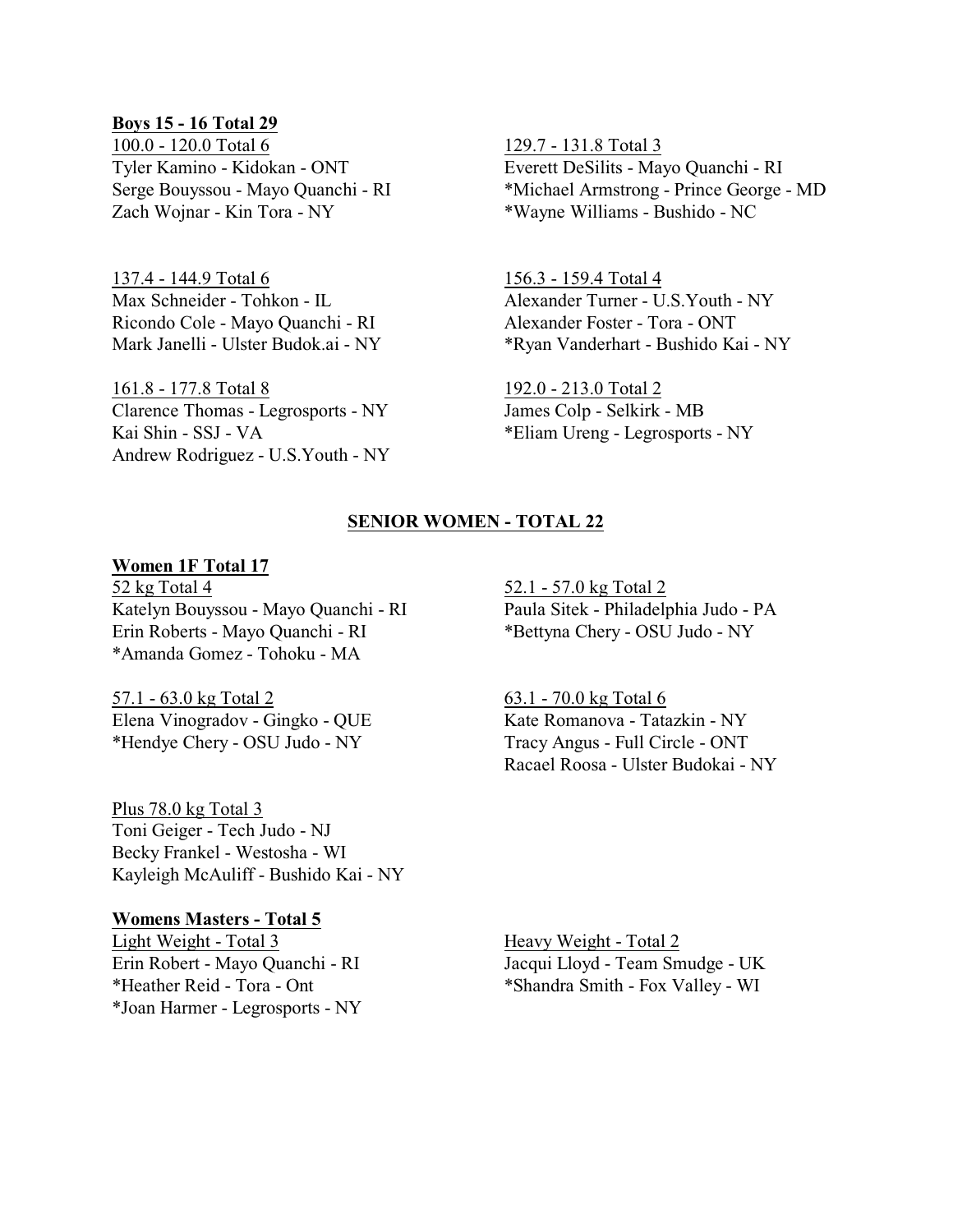#### **SENIOR MEN - TOTAL 141**

#### **Division 1M - Total 25**

0 - 60 kg - Total 3 60.1 - 66.0 kg - Total 4

66.1 - 73.0 kg - Total 6 73.1 - 81.0 kg - Total 4 Ethan Farell - Mayo Quanchi - RI Max Weiner - SSJ - VA Keith Cadorette - Fox Valley - WI David Bynum - Mayfield - NC

81.1 - 90.0 KG - Total 3 Over 100 kg - Total 5 L A Smith - Cranford - NJ Visay Hemanchal - Tora - ONT \*Daniel Ross - Middletown - CT Mustafa McBryoe - Kin Tora - NY \*Peter McNeil - Philadelphia - PA William Setter - Bushido Kai - NY

#### **Division 2M - Total 42**

 $0 - 60.0 \text{ kg} - \text{Total } 4$  60.1 - 66.0 kg - Total 5 Michael Armstrong - Prince George - Md Julian Levy - Trafford, PA Serge Bouyssou - Mayo Quanchi - RI Michael Grunberg - College Park - MD \*Rodney Shepart - Bushido - NC Tim Leggett - UNH Judo - NH

66.1 - 73.0 kg - Total 11 73.1 - 81.0 kg - Total 11 Phillipe Metellus - AMS - QUE Roman Poklitar - AMS - QUE Donnie Black - South Hills - PA Kai Shin - SSJ - VA Devante Tiller - South Hills - PA Daniel Perez - Tech Judo - NJ

81.1 - 90.0 kg - Total 6 90.1 - 100 kg - Total 5 Jason Northwood - Selkirl - MB Jake Stromecki - Kin Tora - NY

#### **Division 3M - Total 38**

0 - 60.0 kg - Total 3 60.1 - 66.0 - Total 5 Everet Desilets - Mayo Quanchi - RI Ricardo Cole - Mayo Quanchi - RI Alan Hamilton - British Army - UK Austin Cook - Bushido - NC

66.1 - 73.0 kg - Total 8 73.1 - 81.0 kg - Total 10 Edwin Vallejo - Tech Judo - NJ Ricardo Rubini

Ray Ng - Kawasaki - ONT Steven Hunt - Mayo Quanchi - RI \*Andrew Caro - Kawasaki - ONT Nathan Miranda - Mayo Quanchi - RI \*David Herrera - Fox Valley - WI \*Alex Mottern - Bushido Kai - NY

Anthony Roveto - I.T.C. - NY \*Nathanael Coolbaugh - Northern Tier - PA

Casey Purcell - CCC Judo - NY Soroosh Sharifpour - CMA - ONT Daniel Carter - British Army - UK Tyrone Tilson 0- Mayo Quanchi - RI

Dennis DeJesus - CMA - ONT Andrew Stephenson - Mayo Quanchi - RI

Anthony Vanetti - NYAC - NY Alfred Raymond - Mayo Quanchi - RI Steven Combs - Memphis - TN Dmytlro Melnikov - Orion - MI